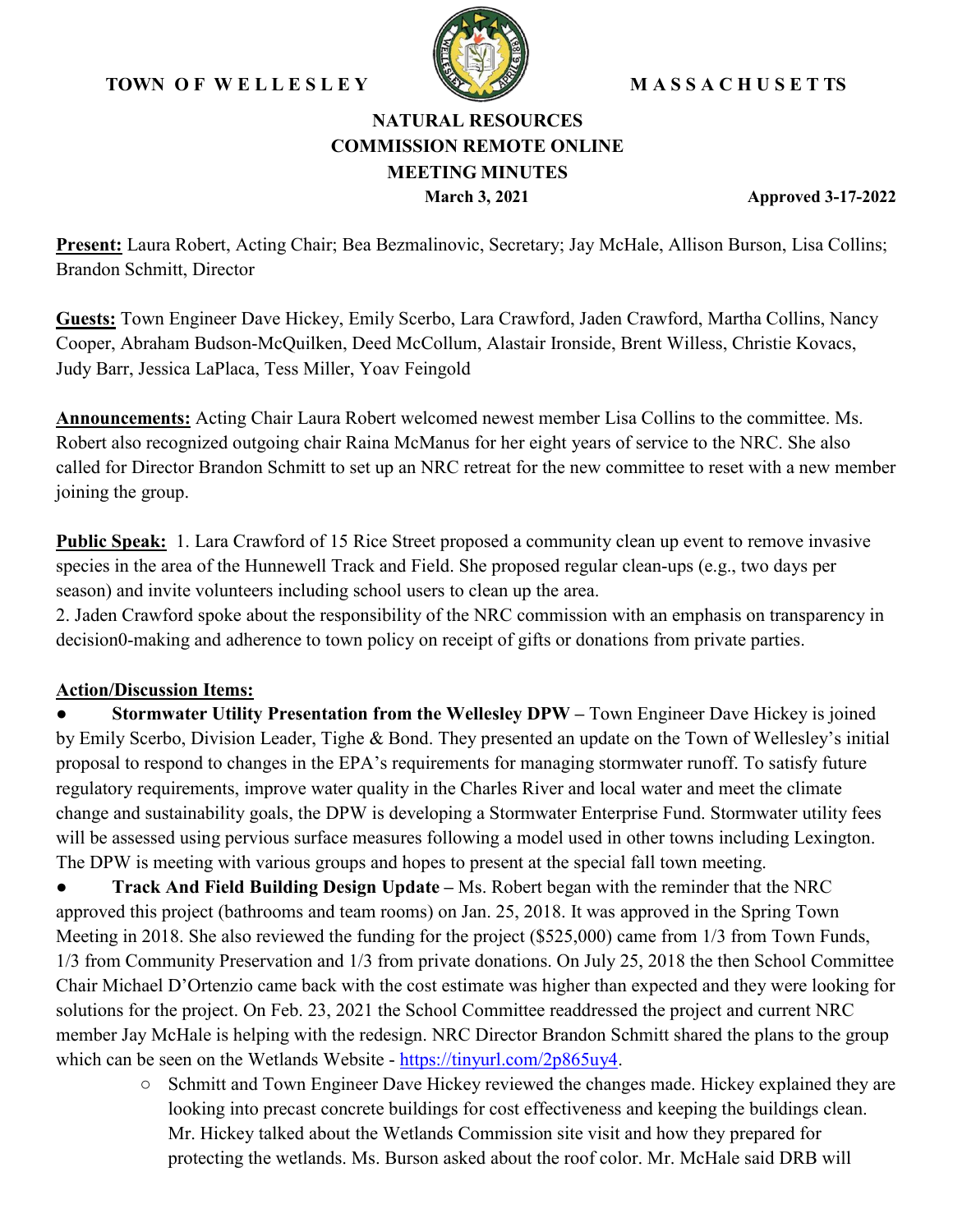probably decide on roof color. Ms. Robert asked about the trees in the area. Mr. Hickey said there are no trees that are impacted but that the current stand of hemlocks is infected with wooly adelgid. They are waiting to hear from Mike Quinn and Cricket and may go with another species. Mr. Hickey also reviewed the update on the tree by the aqueduct; he also said he heard that our building is in production but there is no completion date or delivery date. The building will be in by mid-spring.

○ Public Comment by Martha Collins- 17 Rice Street – Directed to Dave Hickey – asked if we need a new review of an environmental study of the area by the WPA. Hickey addressed the question.

● **Article 31: Non-criminal disposition of private use of public space -** Mr. Schmitt introduced Paul Cramer from the Recreation Commission. Mr. Cramer updated the NRC on new language proposed by the Recreation Commission that will allow for non-criminal disposition in cases of private use of public space. The new language that has been vetted by town council. Currently there is no way to fine private users who use public spaces such as the tennis courts of playing fields for private gain. This an article to set a method to fine those not within the rules. Ms. Burson asked about where the fines would go. Mr. Cramer indicated fees would go into the Town's general fund. Soccer currently pays a field use fee. *A motion was made and seconded in approval of Article 31 – applying fees to illegal use of public space. The motion was made and approved by a 5-0 vote.*

● **Climate Emergency -** Ms. Burson talked about an article she read about the loss of snow pack and the impact it is having on smaller ski resorts and regional business. Ms. Robert talked about the Wellesley Climate Action Plan that was released and on the Wellesley Website - [https://tinyurl.com/ycyae7mj.](https://tinyurl.com/ycyae7mj) Ms. Robert encouraged all residents and viewers to read through the plan. She also suggested at the NRC retreat to have a liaison for the Climate Action Committee.

# **Director's Report:**

**PlanIT Geo -** Mr. Schmitt shared information about **PlanIT Geo** [\(https://planitgeo.com/urban-tree-canopy](https://planitgeo.com/urban-tree-canopy-assessment/)[assessment/\)](https://planitgeo.com/urban-tree-canopy-assessment/) a software subscription service that can be used to compete a tree canopy assessment and streamline tree inventory. He did say the current GIS team is excellent. When DPW cuts a tree down they update the information so the tree data is very good. Schmitt and Ms. Bezmalinovic met with the PlanIT Geo for a demonstration of the software features. The subscription includes a three-year contract for \$10,800, a substantial savings when compared to the cost of aerial flyover. This research would be an appropriate use of the tree bank funds. Use of the tree bank funds will be coordinated with DPW and Planning Boards. Mr. Schmitt's next step is to make sure this software is the best optional available, the price is fair, that Planning and DPW are supportive, and update the NRC at the next meeting.

● **Electrical Boxes at Diane Warren Field** –The Police Department would like to include two utility boxes near the Warren and Lee fields as part of the public painting program operated jointly between the Police and the Public Art Committee. The Police will get submissions, vote on the designs and get to review and have approval by the Public Art Committee and the Select Board. Ms. Robert abstained from voting because she is on the Public Art Committee. *A motion was made to approve the Public Art Program to paint the Electrical Boxes at Diane Warren Field. The motion was made and approved by a 4-0 vote.*

● **Permit No. 1 – Wellesley Celebrations Committee Arts in the Park –The Director made an administrative approval of the request by Wellesley Women Artists to host Arts in the Park and Simons Park. This is** a reoccurring event and previous events have been managed within the NRC's parameters.